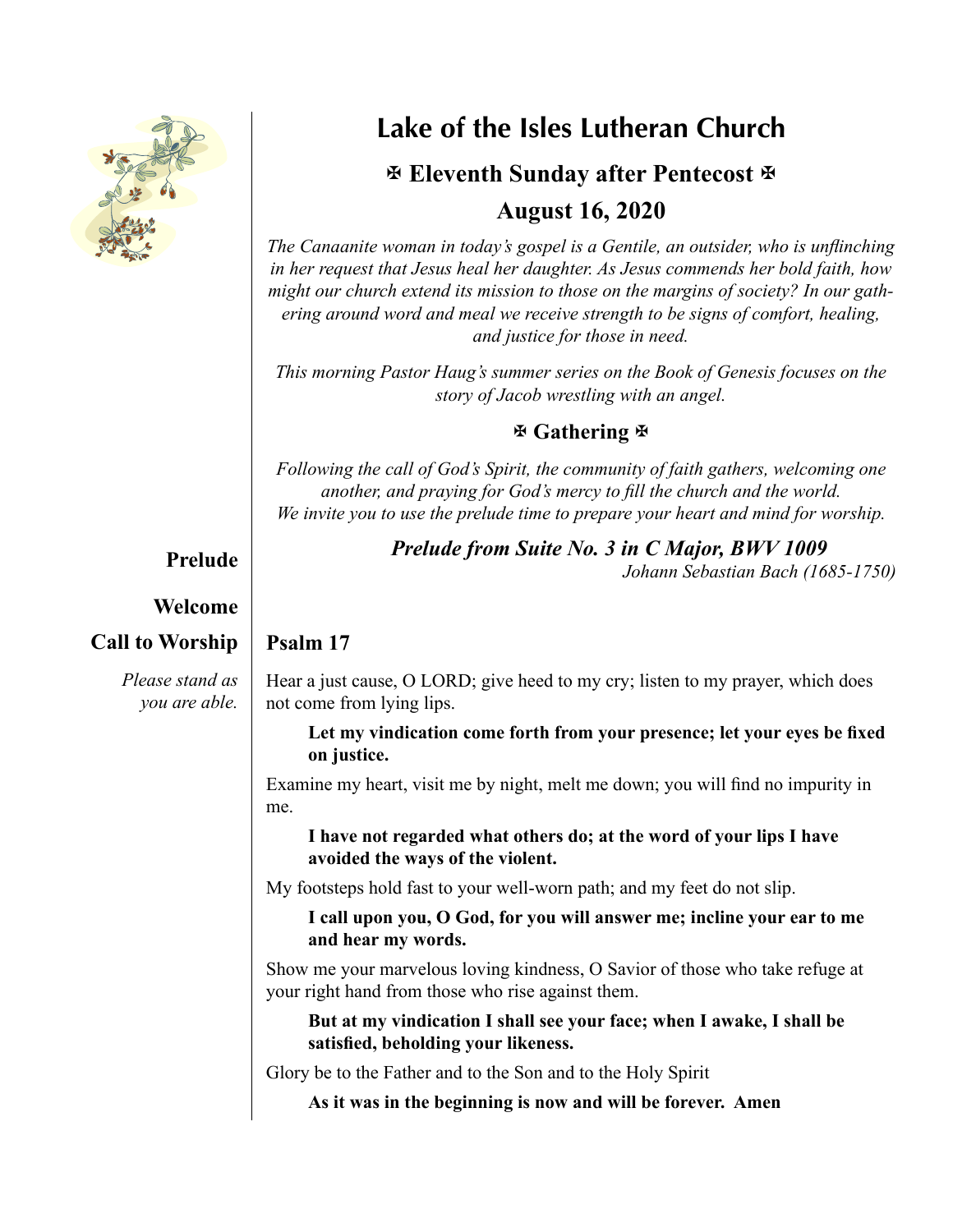#### **Gathering Hymn**

| <b>Gathering Hymn</b>     | <b>O Savior, Precious Savior</b>                                                                                                                                                                                                                                                                                                                                             |  |  |
|---------------------------|------------------------------------------------------------------------------------------------------------------------------------------------------------------------------------------------------------------------------------------------------------------------------------------------------------------------------------------------------------------------------|--|--|
|                           | <b>ELW #820</b><br>о<br>Sav - ior, whom<br>Sav - jor, pre-cious<br>yet<br>love:<br>un-seen we<br>2<br>о<br>bring - er of sal - va - tion, who<br>won - drous-ly hast wrought,<br>3<br>thee<br>all full-ness<br>dwell - eth, all<br>and pow'r di - vine;<br>In<br>grace<br>Oh, grant<br>this<br>the $con-sum - ma - tion$<br>our song a - bove,<br>4<br>- of                  |  |  |
|                           | O<br>name of might and<br>fa - vor.<br>all<br>oth - er names a -<br>bove:<br>о<br>self the rev - e<br>la -<br>tion of<br>be-yond our<br>thy -<br>$\sim$<br>love<br>thought:<br>cel - leth, O<br>of God, is<br>thine.<br>the<br>$g$ lo - ry that $ex$ -<br>Son<br>$end - less$ ad - $o -$<br>$ev - cr - last - ing$<br>love:<br>ra - tion and<br>m                            |  |  |
|                           | bless thee;<br>wor - ship thee; we<br>to<br>thee<br>a - lone we<br>we<br>sing;<br>bless thee; to<br>thee<br>ship thee; we<br>a - lone we<br>we<br>wor -<br>sing;<br>thee<br>We<br>wor - ship thee; we<br>bless thee; to<br>a - lone we<br>sing:<br>then shall<br>we praise and<br>bless thee where per - fect prais-es<br>ring,                                              |  |  |
|                           | p.<br>ho - ly Lord and<br>praise thee and con - fess<br>thee, our<br>King.<br>we<br>gra-cious Lord and<br>praise thee and con - fess<br>thee, our<br>King.<br>we<br>praise thee and con - fess<br>thee, our<br>glo - rious Lord and<br>King.<br>wc<br>and<br>thee, our<br>King!<br>ev - er-more con - fess<br>$Sav - vor$<br>and our<br>Text: Frances R. Havergal, 1836-1879 |  |  |
| <b>Apostolic Greeting</b> | Music: ANGEL'S STORY, Arthur H. Mann, 1850-1929<br>P:<br>The grace of our Lord Jesus Christ, the love of God, and the communion of<br>the Holy Spirit be with you all.<br>And also with you.<br>$\mathbf{C}$ :                                                                                                                                                               |  |  |
| <b>Prayer of the Day</b>  | God of all peoples, your arms reach out to embrace all those who call upon<br>you. Teach us as disciples of your Son to love the world with compassion and<br>constancy, that your name may be known throughout the earth, through Jesus<br><b>Christ, our Savior and Lord. Amen</b>                                                                                         |  |  |
|                           |                                                                                                                                                                                                                                                                                                                                                                              |  |  |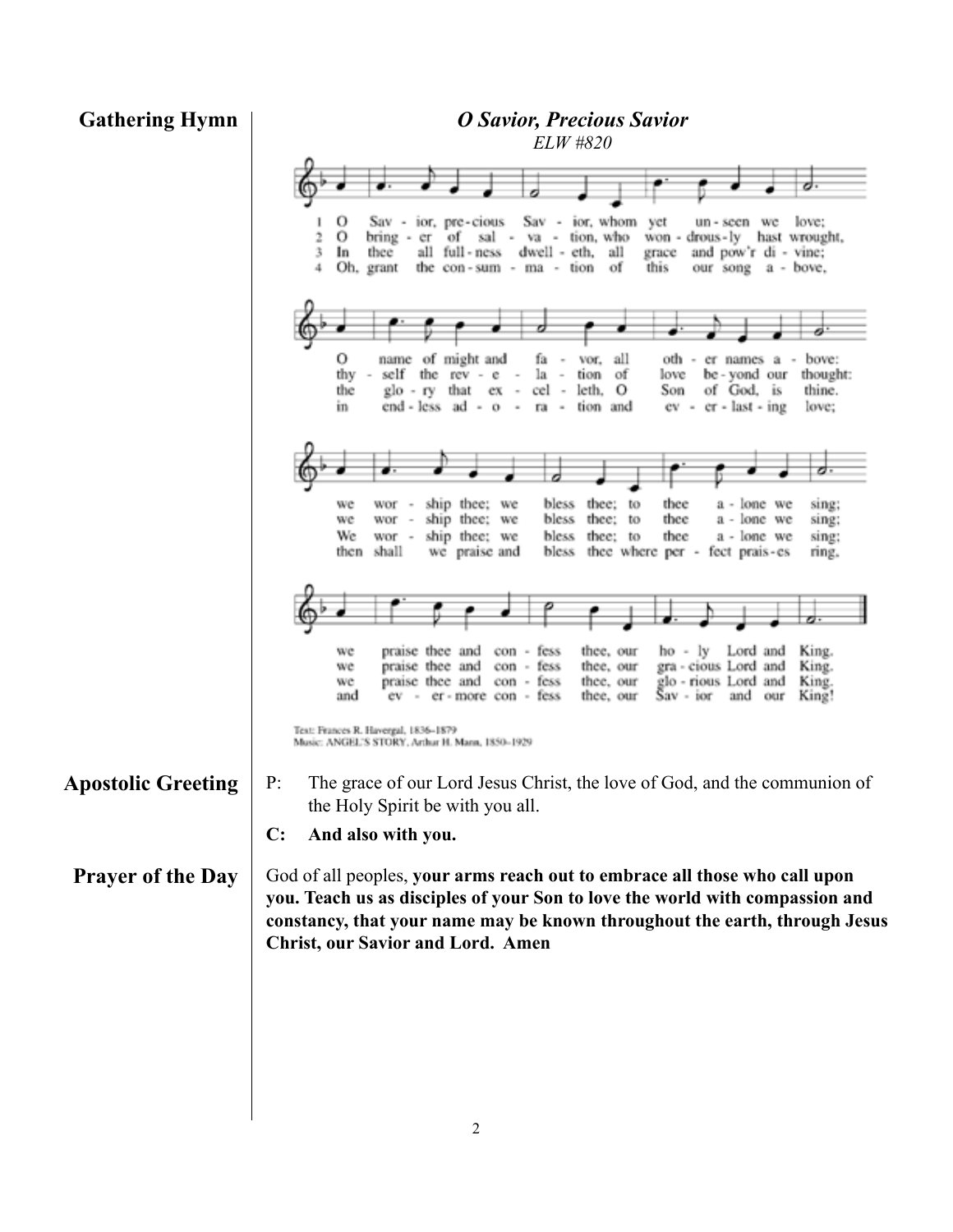#### **Word**

*The Word of God comes alive for the gathered community As God speaks to us in scriptures read, sung and preached.*

# **Children's Message**

**Reading**

# *O Rest In the Lord*

*Felix Mendelssohn (1809-1847)*

*O rest in the Lord, wait patiently for Him, And He shall give thee thy heart's desires. Commit thy way unto Him, and trust in Him, And fret not thyself because of evil doers. O rest in the Lord, wait patiently for Him.*

#### *Genesis 32:22-31*

*Jacob wrestled all night with a stranger until the breaking of the day. The stranger blessed Jacob and changed his name to Israel* The same night he got up and took his two wives, his two maids, and his eleven children, and crossed the ford of the Jabbok. He took them and sent them across the stream, and likewise everything that he had. Jacob was left alone; and a man wrestled with him until daybreak. When the man saw that he did not prevail against Jacob, he struck him on the hip socket; and Jacob's hip was put out of joint as he wrestled with him. Then he said, "Let me go, for the day is breaking." But Jacob said, "I will not let you go, unless you bless me." So he said to him, "What is your name?" And he said, "Jacob." Then the man said, "You shall no longer be called Jacob, but Israel, for you have striven with God and with humans, and have prevailed." Then Jacob asked him, "Please tell me your name." But he said, "Why is it that you ask my name?" And there he blessed him. So Jacob called the place Peniel, saying, "For I have seen God face to face, and yet my life is preserved." The sun rose upon him as he passed Penuel, limping because of his hip.

- R: Word of God, Word of Life.
- C: **Thanks be to God.**

# **Gospel Verse**





Text: Psalm 119:105, Amy Grant, b. 1960 Music: THY WORD, Michael W. Smith, b. 1957

Text and music @ 1984 Word Music, Inc. (ASCAP) and Meadowgreen Music Co./ Bug and Bear Music (ASCAP), admin. EMI Christian Music Publishi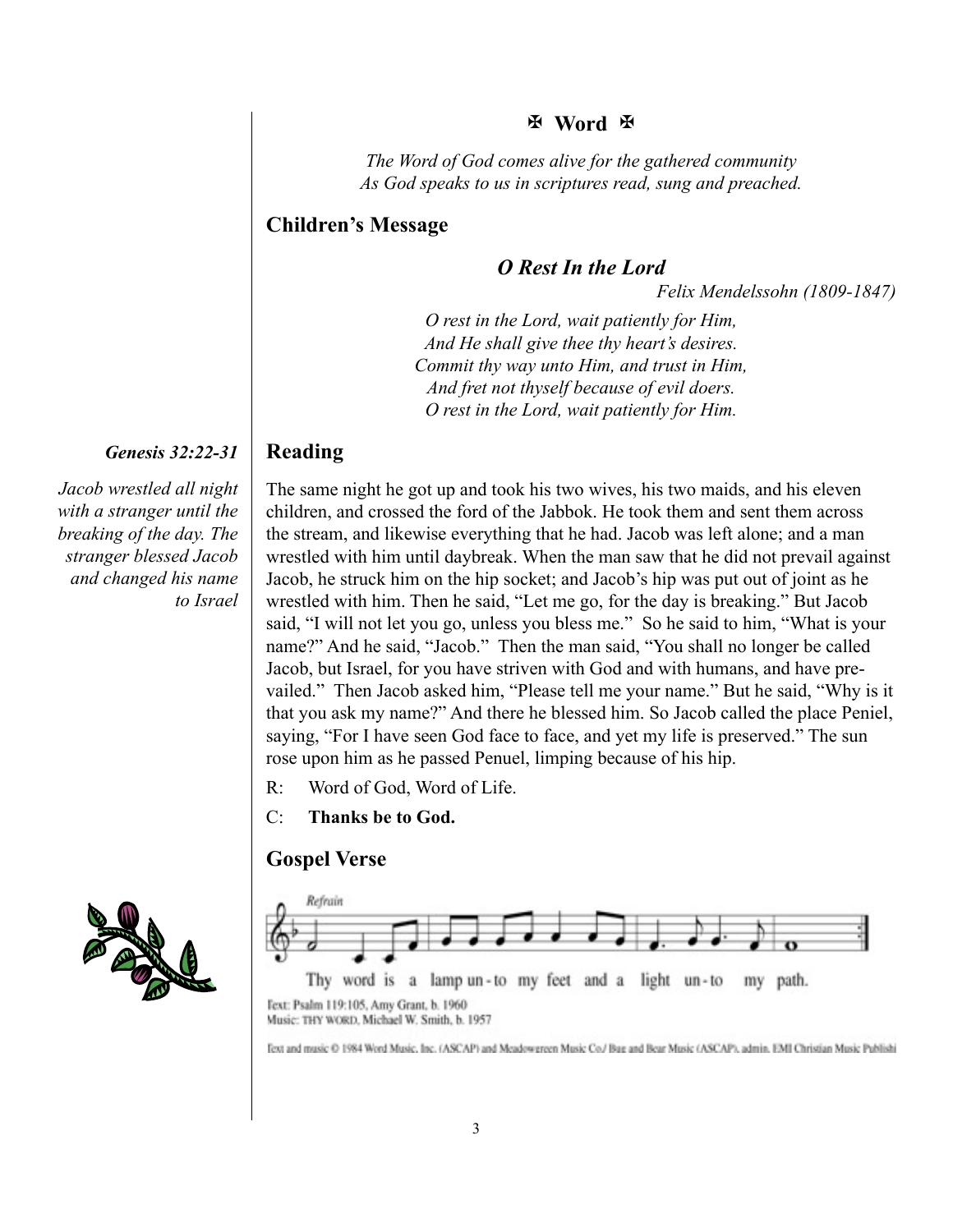#### **Gospel**

#### P: The Holy Gospel according to St. Matthew, the fourteenth chapter.

#### *Matthew 14:22-33*

*Jesus was teaching his disciples that true purity is a matter of the heart rather than outward religious observances. Almost immediately, this teaching is tested when a woman considered to be a religious outsider approaches him for help.*

#### **C: Glory to you, O Lord.**

<sup>21</sup> Jesus left that place and went away to the district of Tyre and Sidon. <sup>22</sup> Just then a Canaanite woman from that region came out and started shouting, "Have mercy on me, Lord, Son of David; my daughter is tormented by a demon." 23But he did not answer her at all. And his disciples came and urged him, saying, "Send her away, for she keeps shouting after us." 24He answered, "I was sent only to the lost sheep of the house of Israel." <sup>25</sup>But she came and knelt before him, saying, "Lord, help me." <sup>26</sup>He answered, "It is not fair to take the children's food and throw it to the dogs." <sup>27</sup>She said, "Yes, Lord, yet even the dogs eat the crumbs that fall from their masters' table." 28Then Jesus answered her, "Woman, great is your faith! Let it be done for you as you wish." And her daughter was healed instantly.

P: The Gospel of our Lord.

#### **C: Praise to you, O Christ.**

#### **Sermon**

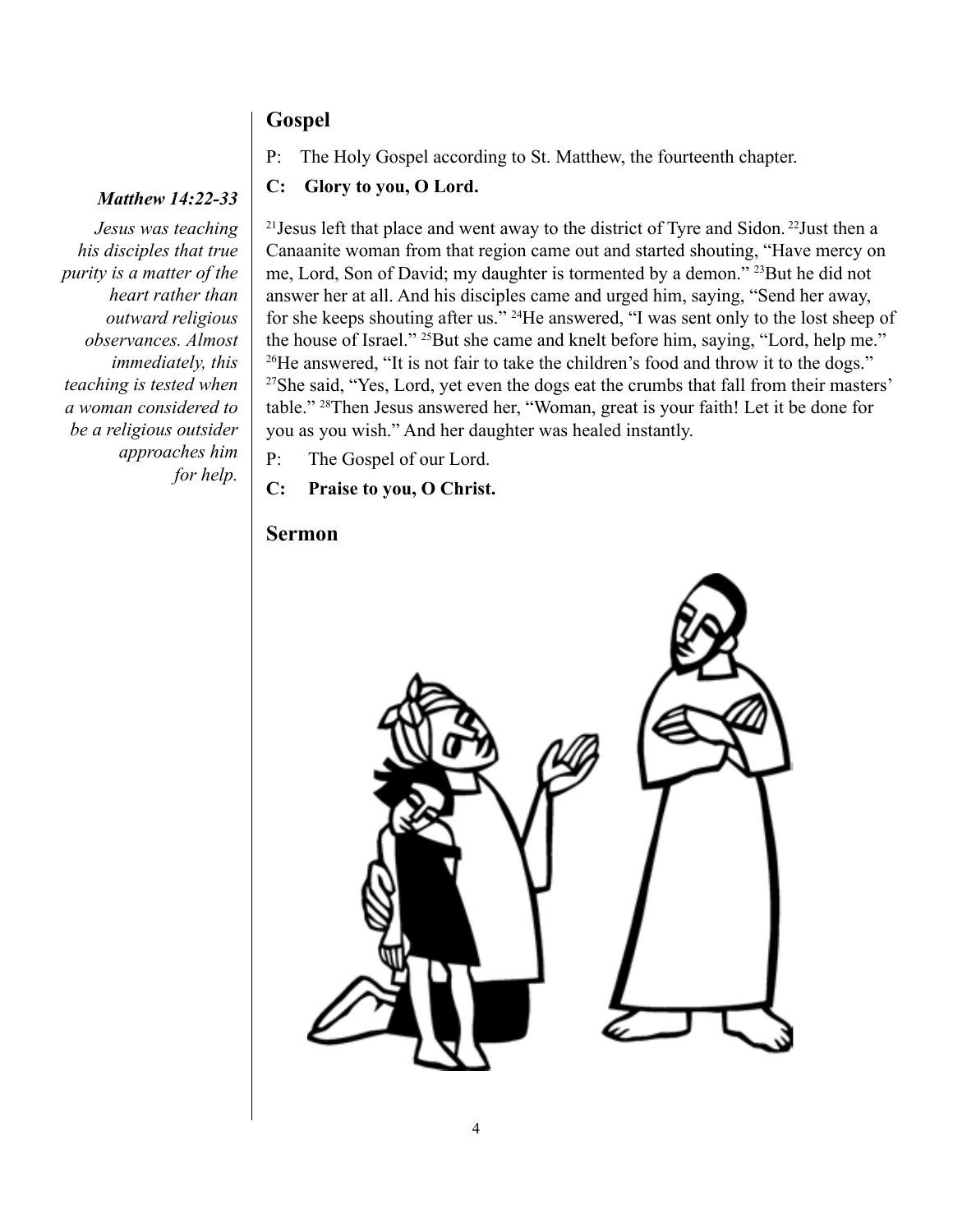**Hymn of the Day** *Come, O Thou Traveler Unknown* Come, O Thou Traveler Unknown  $\overline{I}$ veler Unknown



Published by The General Board of Discipleship of The United Methodist Church, PO Box 340003,<br>Nashville TN 37203-0003. Telephone 877-899-2780, ext. 7070. MUSIC: Attr. to Dimitri S. Bortonic S. Attr. to Dimitri S. Bortonic S. Attr. to the Music S. Attr. to the Music S. Attr. to the Music S. Web site http://www.umcworship.org

# Prayers of the Church

P: Confident of your care and helped by the Holy Spirit, we pray for the church, the world, and all who are in need.

#### *A brief silence.*

A: For your whole church throughout the world. Give courage in the midst of storms,… Lord, in your mercy,

#### **C: hear our prayer.**

- P: Into your hands, God of abundant grace, we commend all of whom we pray, trusting in your mercy, through Jesus Christ, our Savior.
- **C: Amen**

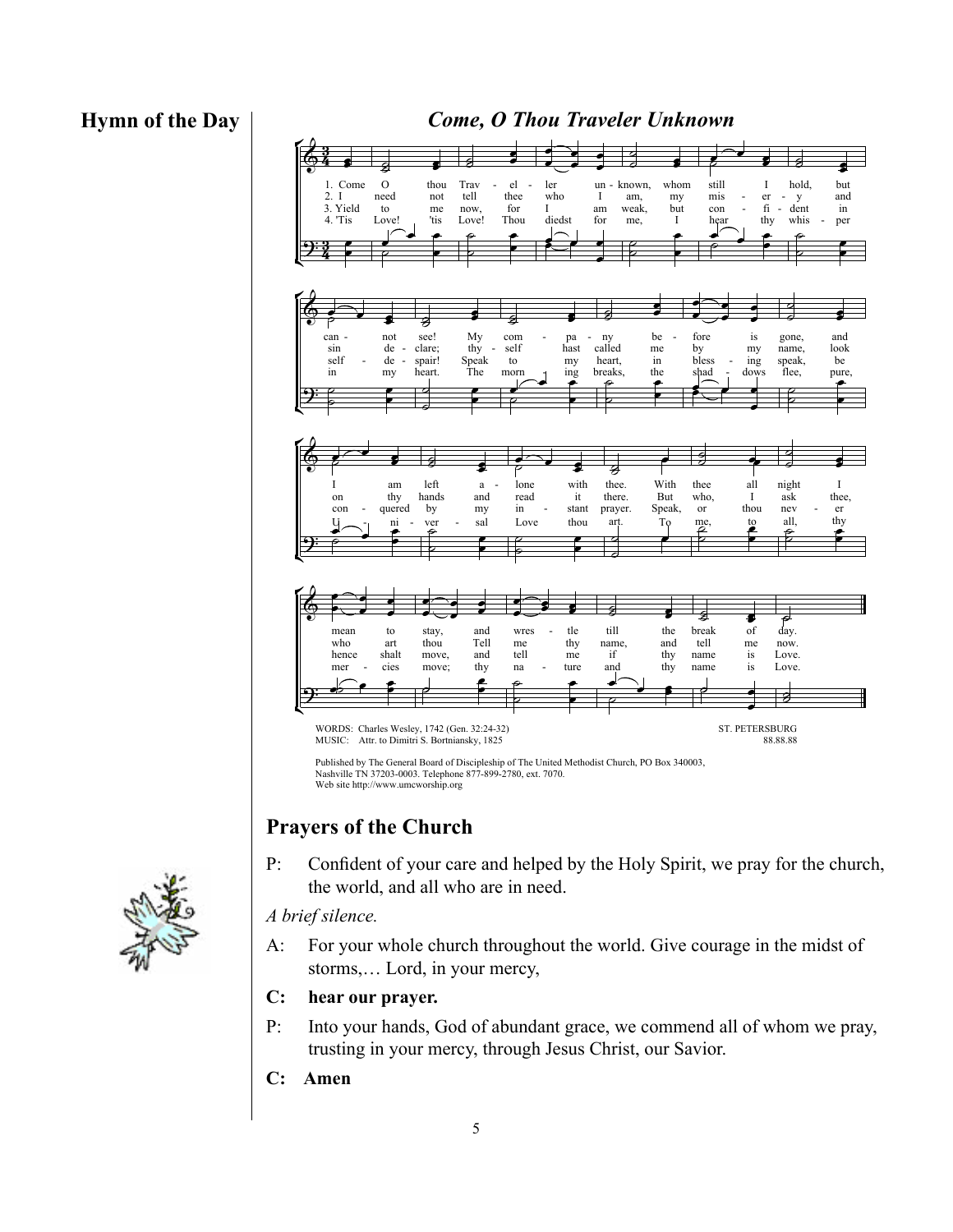#### **Greeting of Peace**

P: The peace of the Lord be with you always.

#### **C: And also with you.**

*After the greeting, please share a word or sign of peace with those around you.*

#### **Offering**

Lake of the Isles Lutheran Church is supported through the generous gifts of time, *talent and treasure of our friends and members. In order to fulfill our mission and ministry, we need to receive approximately \$6,000 in offerings each week. We thank you for your support and partnership in the proclamation of the good news*

#### *Guide Me, O Thou Great Redeemer*

*William Williams (1717-1791) arr. Wesler Knox Ramsay III*

*Guide me, O Thou great Redeemer Pilgrim through this barren land. I am weak, but Thou art mighty; Hold me with Thy powerful hand. Bread of Heaven, Bread of Heaven, Feed me till I want no more. Open now the crystal fountain, Whence the healing stream doth flow; Let the fire and cloudy pillar Lead me all my journey through. Strong Deliverer, strong Deliverer, Be Thou still my Strength and Shield. When I tread the verge of Jordan, Bid my anxious fears subside; Death of deaths, and hell's destruction, Land me safe on Canaan's side. Songs of praises, songs of praises, I will ever give to Thee.*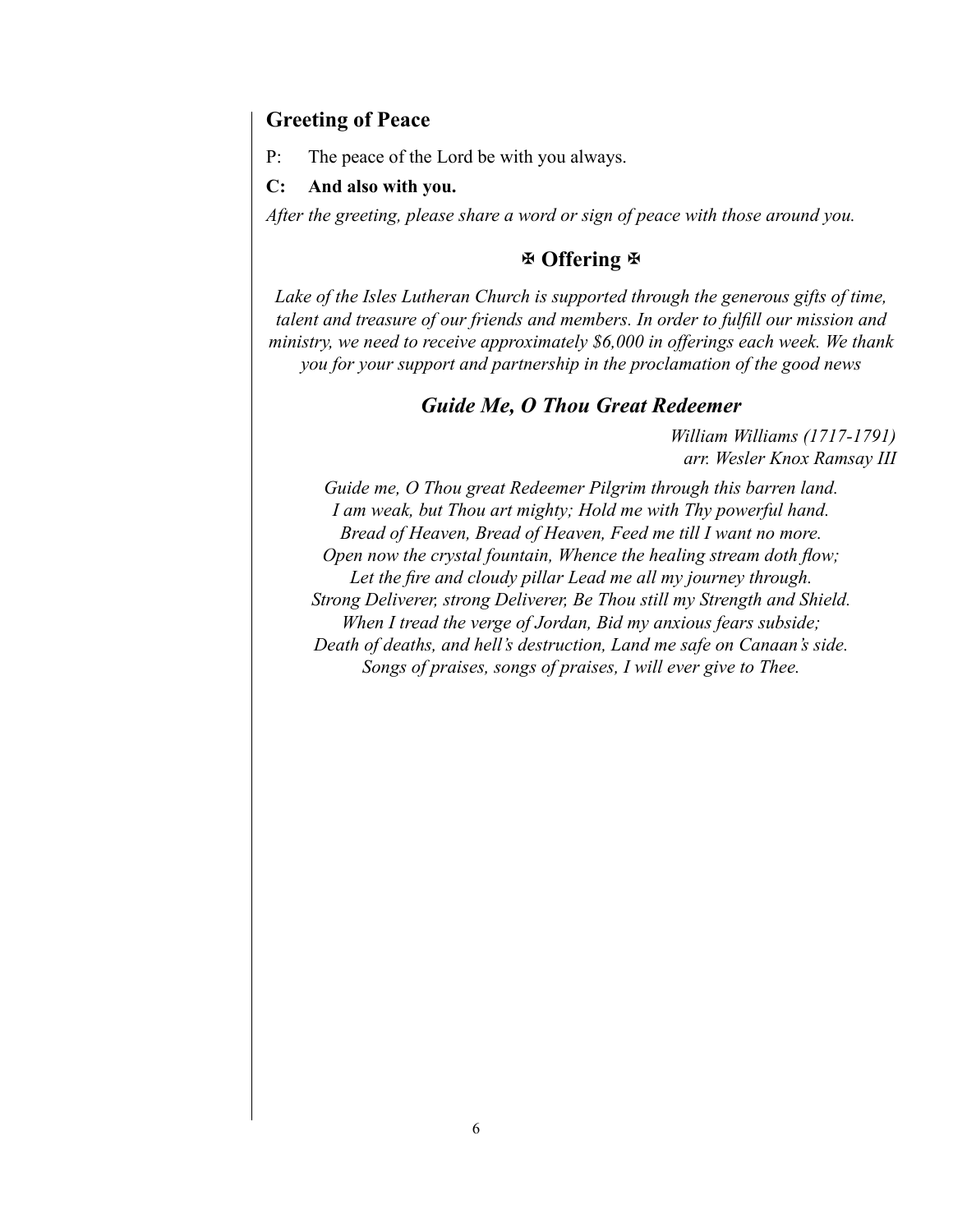

#### **Meal**

*We lift our hearts with praise and thanksgiving as the table is set, and we receive the bread and wine—the humble meal through which we are fed by the presence of Jesus the Christ and united as the body of Christ in the world.*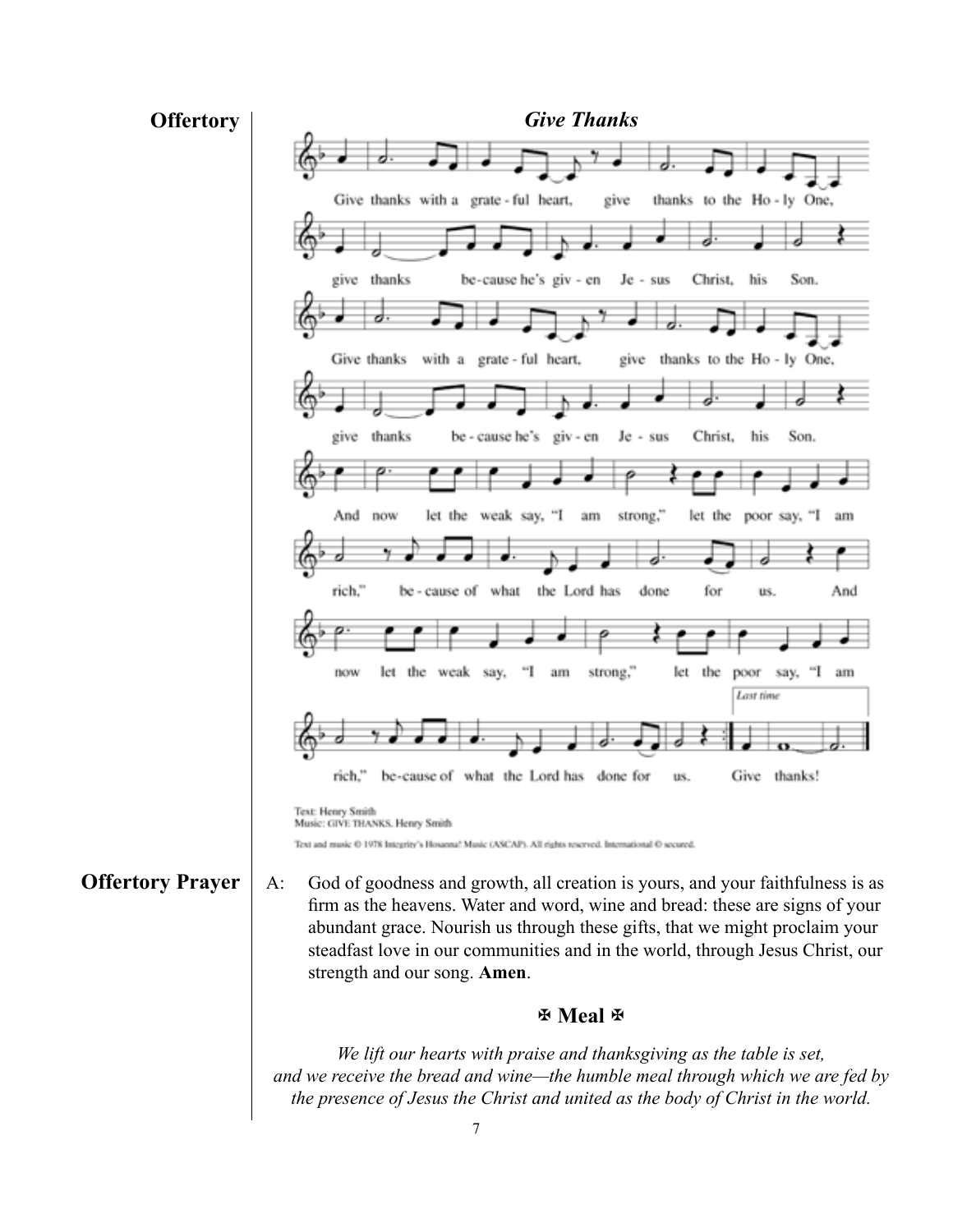## **Great Thanksgiving**

- P: The Lord be with you.
- **C: And also with you.**
- P: Lift up your hearts.
- **C: We lift them to the Lord.**
- P: Let us give thanks to the Lord our God.
- **C: It is right to give our thanks and praise.**
- P: It is indeed right, our duty and our joy...we praise your name and join their unending hymn…



Music: Per Harling, b. 1948<br>Music © 2004 Augsburg Fortress

# **Words of Institution**

## **Lord's Prayer**

**C: Our Father in heaven, hallowed be your name, your kingdom come, your will be done, on earth as in heaven. Give us today our daily bread. For give us our sins as we forgive those who sin against us. Save us from the time of trial and deliver us from evil. For the kingdom, the power, and the glory are yours, now and forever. Amen.**

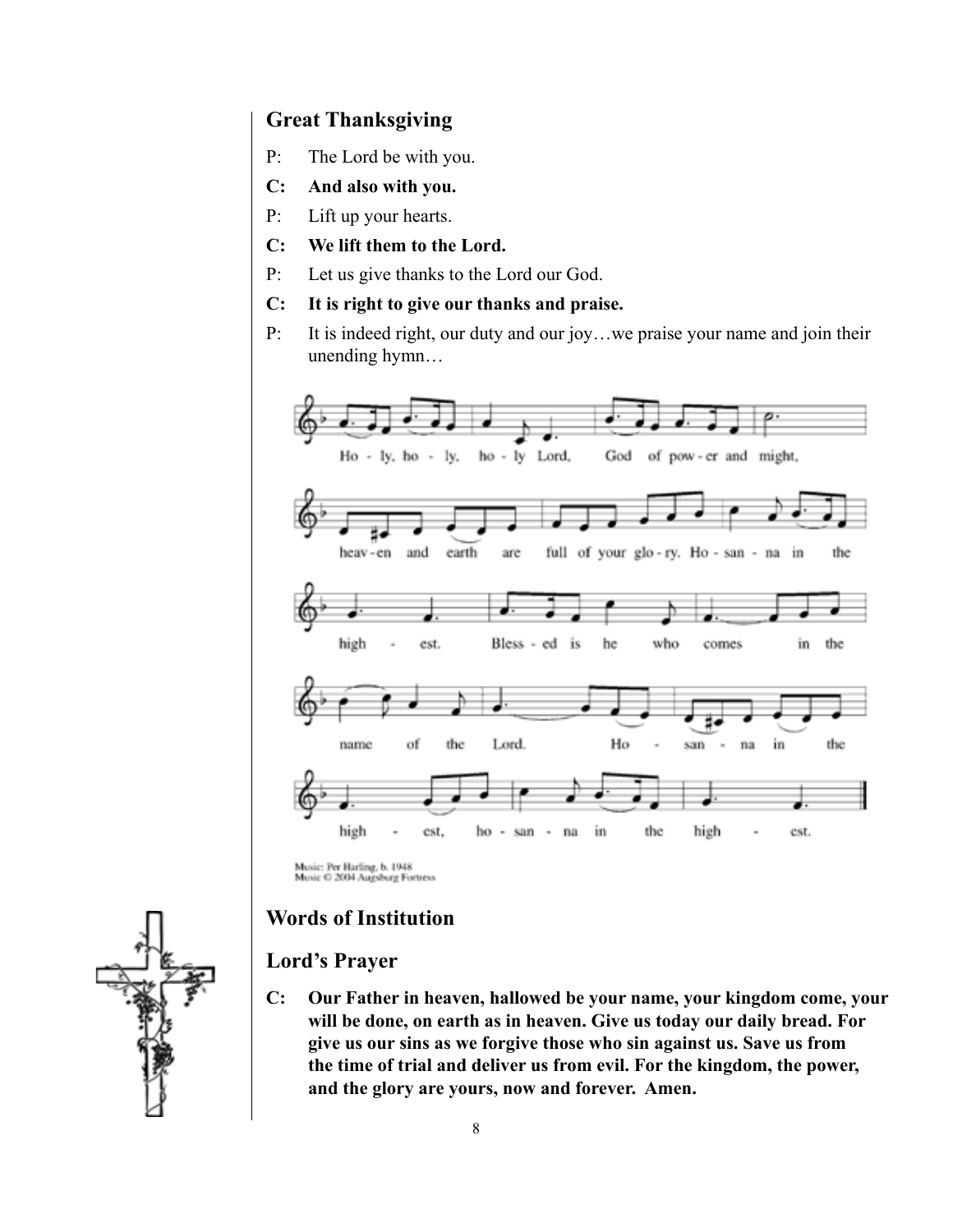#### **Invitation to Communion**

P: Come to me all who are tired and heavy laden, and I will give you rest. The table is ready. All are welcome.



## **Post-Communion Blessing**

- P: The body and blood of our Lord Jesus Christ strengthen you and keep you in his grace.
- **C: Amen.**

#### **Post-Communion Prayer**

A: Faithful God, you have kept your promise to us in this meal, nourishing us with the gift of salvation. Now send your servants forth in peace, that we may testify to your goodness and share the hope that is ours in Jesus Christ, our Savior and Lord.

#### **C: Amen.**

#### **图 SENDING 图**

*We receive the blessing of God and leave in peace, Sent out to live the way of Jesus for the sake of the world God loves.*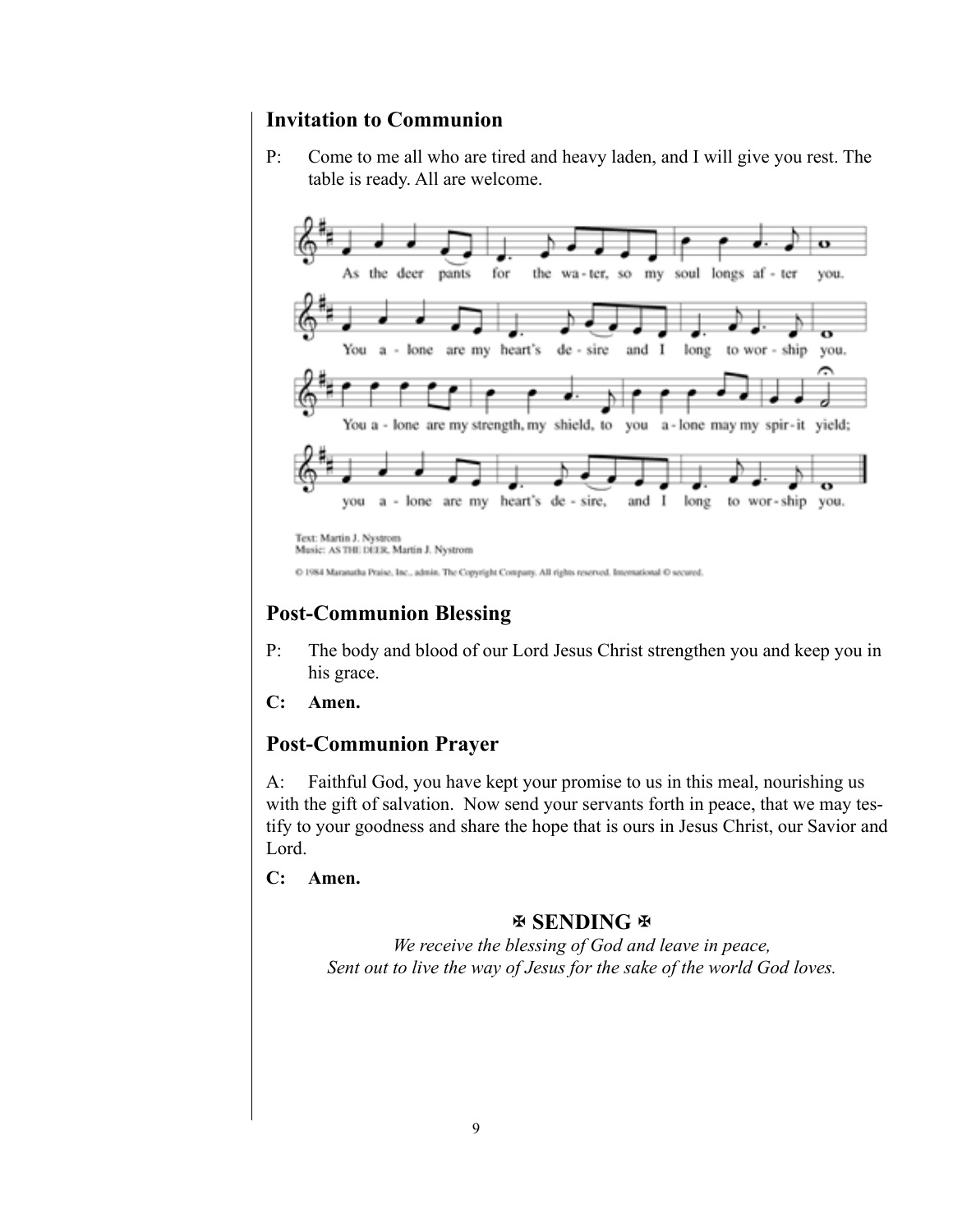

*OneLicense.net #A-704053*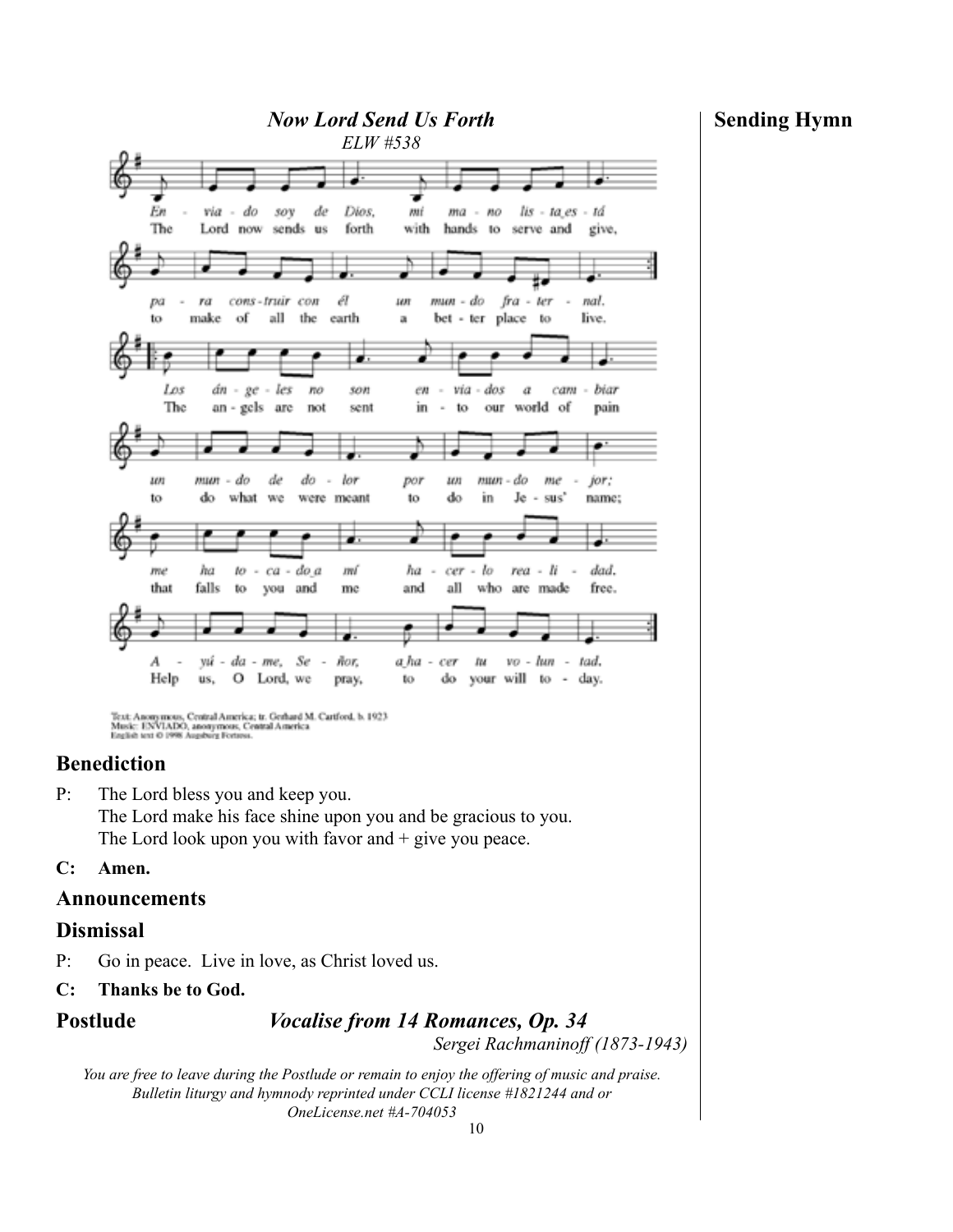# **Welcome**

*We thank you for celebrating the love of Jesus Christ with us this week, and we invite you back again for prayer and worship and to any of the events our congregation has scheduled. We hope the message of God's grace will guide and strengthen you as you grow in love and faith in your daily life.* 

| <b>Your Worship Leaders Today</b> |  |
|-----------------------------------|--|
|                                   |  |
|                                   |  |
|                                   |  |
|                                   |  |
|                                   |  |
| <b>Church Officers</b>            |  |
|                                   |  |
|                                   |  |
|                                   |  |
|                                   |  |
|                                   |  |
|                                   |  |
|                                   |  |
|                                   |  |